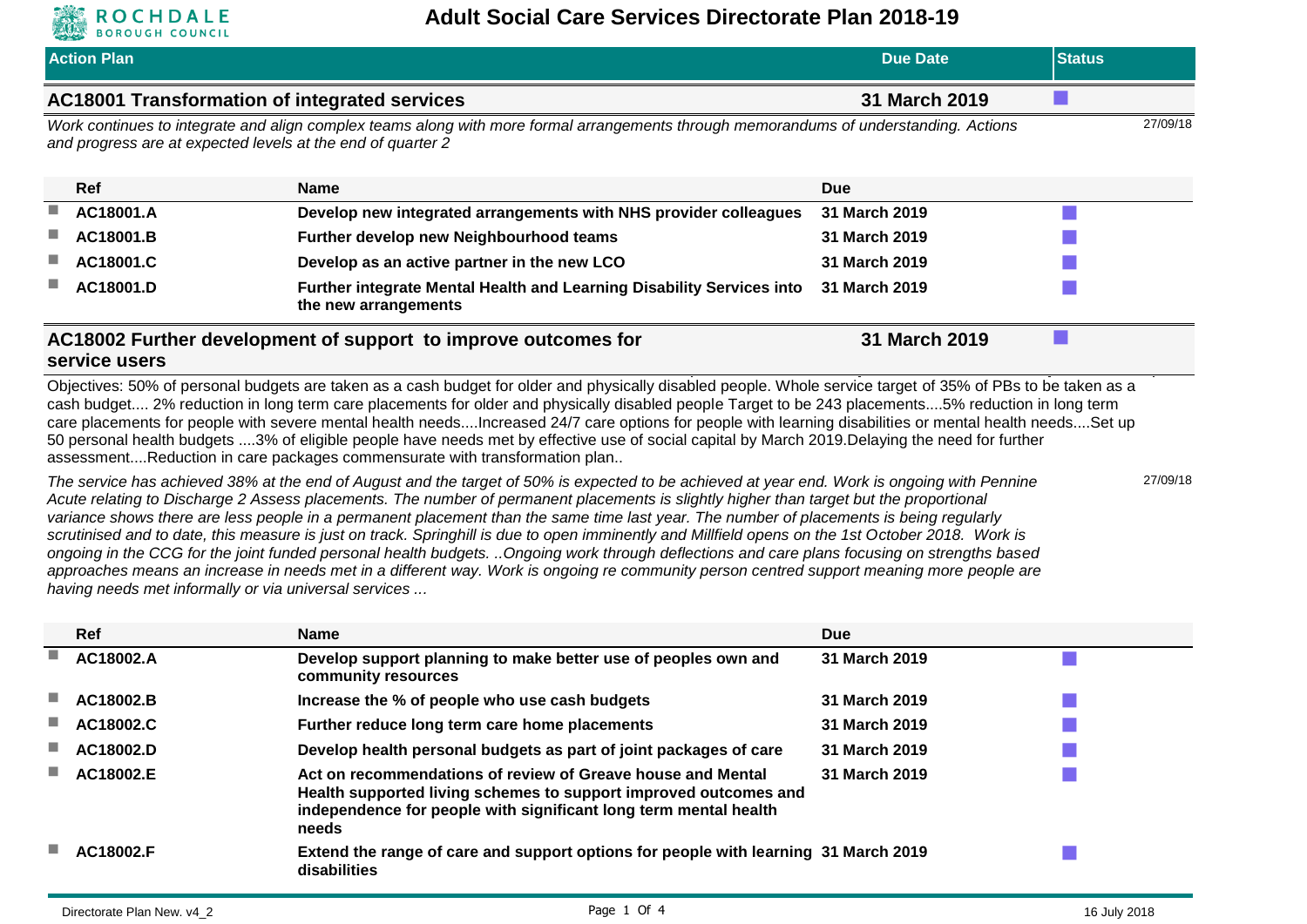

| and the same of the contract of the<br>-----------------<br><b>Action Plan</b> |                                                                                                                 | Due Date | <b>Status</b> |
|--------------------------------------------------------------------------------|-----------------------------------------------------------------------------------------------------------------|----------|---------------|
| AC18002.G                                                                      | Look at opportunities for further integration of process/polices across 31 March 2019<br>specialist LD services |          |               |

| AC18003 Further development of mental health service arrangements | 31 March 2019 |  |  |
|-------------------------------------------------------------------|---------------|--|--|
|-------------------------------------------------------------------|---------------|--|--|

Objectives: New social care leadership in place in Mental health....New service offer available to people with Dementia and their carers....New Approved Mental Health Practitioner (AMPH) service in place which assists in reduced number of people with mental health needs attending A&E departments.....

| The final elements are to be put in place for the Mental Health leadership structure - ongoing. There is now a dementia steering group which has | 27/09/18 |
|--------------------------------------------------------------------------------------------------------------------------------------------------|----------|
| been established. ADASS dementia quidance is to be shared and information to be available on Our Rochdale and Staywell. The new                  |          |
| AMHP(approved mental health practitioner) hub is now live                                                                                        |          |

|   | Ref                                                                                                                                  | Name                                                                                                                                                                                                                                            | <b>Due</b>    |  |  |
|---|--------------------------------------------------------------------------------------------------------------------------------------|-------------------------------------------------------------------------------------------------------------------------------------------------------------------------------------------------------------------------------------------------|---------------|--|--|
| ш | AC18003.A                                                                                                                            | Improve social care governance and service delivery as part of the<br>joint service provided by RBC and Pennine Care Foundation NHS<br>trust (mental health provider)                                                                           | 31 March 2019 |  |  |
|   | AC18003.B                                                                                                                            | Work with commissioners to develop and implement a new Dementia 31 March 2019<br>offer                                                                                                                                                          |               |  |  |
|   | AC18003.C                                                                                                                            | Develop a stronger dedicated Approved Mental Health Practitioner<br>(AMHP) service which improves access, and assures quality and<br>increases consistency of practice under the Mental health Act and<br>supports emergency duty team working. | 31 March 2019 |  |  |
|   | AC18004 Increase the effectiveness of enablement and other services<br>31 March 2019<br>that reduce the need for hospital level care |                                                                                                                                                                                                                                                 |               |  |  |

Objectives: Delayed Transfers of Care to be reduced in line with LCO target for 18/19....People who are medically fit to leave hospital to be reduced by 50%....77% of people who use reablement services to be reabled or a reduced package of care....Non-elective admissions are reduced in line with the locality plan ....85 % of People (65+) discharged from hospital into reablement services still at home 91 days.

*Delayed Transfer of Care is still above prescribed target however this target is under review in line with GM direction. Patient flow is improving*  with enhancements through the reablement service and 78% year to date were successfully reabled through our stars service. The waiting time *for people medically fit for discharge is reported weekly on the systems resilience report and tracked. Our home in a day service is proving successful and has been nominated for a national award. Currently, 86% of service users discharged from hospital into a reablement service are still at home 91 days after discharge which is a good performance nationally..*

| <b>Ref</b> | <b>Name</b>                                                                                       | <b>Due</b>    |  |
|------------|---------------------------------------------------------------------------------------------------|---------------|--|
| AC18004.A  | Putting Integrated Discharge Teams in place across Pennine Acute<br>/Pennine care Hospitals Sites | 31 March 2019 |  |
| AC18004.B  | Increasing the % of people able to be independent as a result of<br>enablement services           | 31 March 2019 |  |
| AC18004.C  | Set up a community flow service which will include proactive case                                 | 31 March 2019 |  |

27/09/18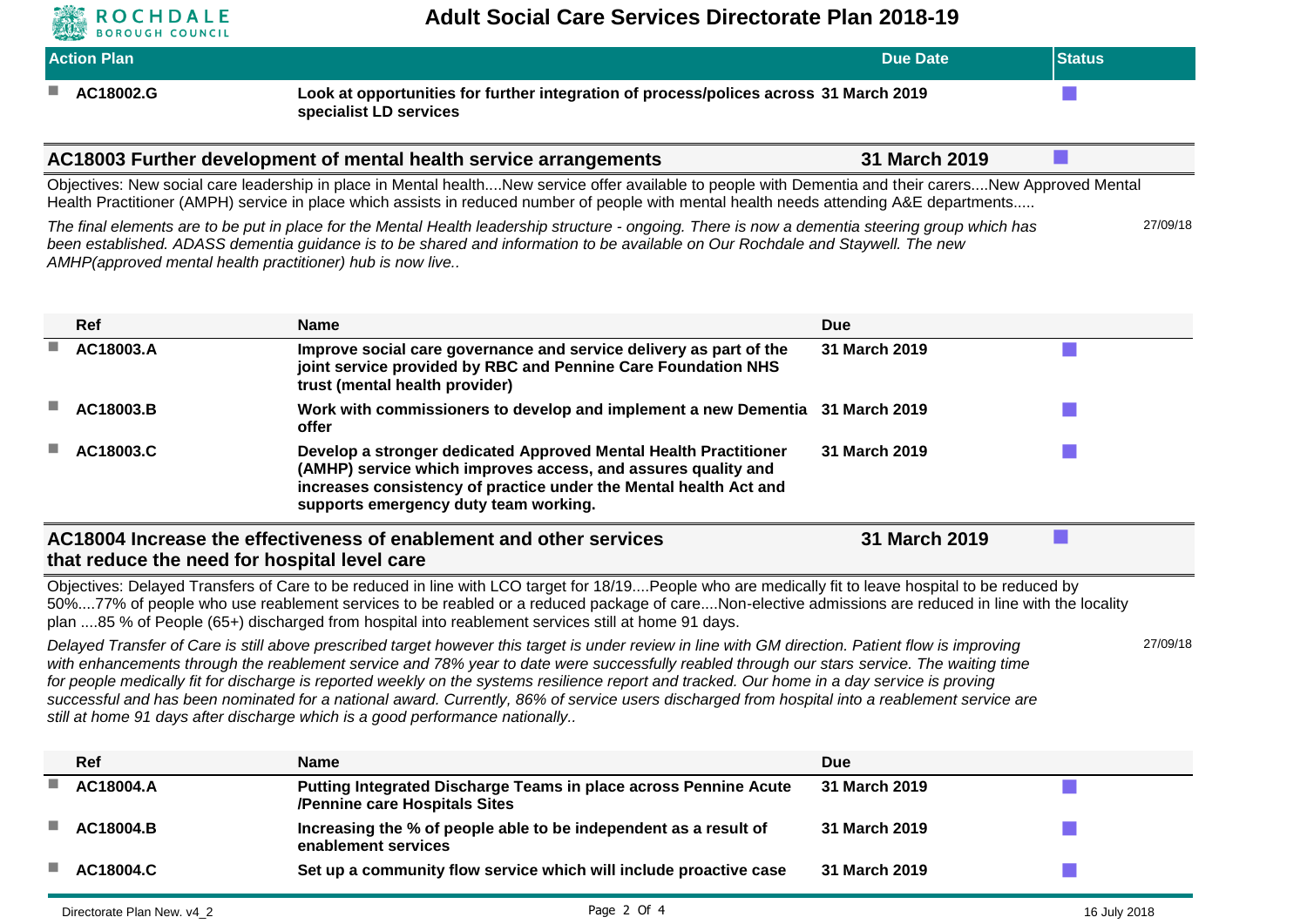

| <b>Action Plan</b> |                                                                                                                                                                                                                                                                                                                                                                                                                                                                                                                                                                                                                                                                                                                                   | <b>Due Date</b> | <b>Status</b> |
|--------------------|-----------------------------------------------------------------------------------------------------------------------------------------------------------------------------------------------------------------------------------------------------------------------------------------------------------------------------------------------------------------------------------------------------------------------------------------------------------------------------------------------------------------------------------------------------------------------------------------------------------------------------------------------------------------------------------------------------------------------------------|-----------------|---------------|
|                    | follow up for designated "stranded" cases and also a coordinated<br>trusted assessment function for long term care settings ((for receipt<br>of D2A recovery cases)                                                                                                                                                                                                                                                                                                                                                                                                                                                                                                                                                               |                 |               |
| AC18004.D          | Extending the social care offer at A&E departments with partner<br>organisations to reduce unnecessary admissions                                                                                                                                                                                                                                                                                                                                                                                                                                                                                                                                                                                                                 | 31 March 2019   |               |
| disabilities       | AC18005 Further develop support for younger people with learning                                                                                                                                                                                                                                                                                                                                                                                                                                                                                                                                                                                                                                                                  | 31 March 2019   |               |
|                    | Objectives: The establishment of a specific borough wide team to link more with Children with Disability services as part of the development of a 0 - 25yrs<br>service for children and young people 7% of adults with a learning disability to be in paid employment                                                                                                                                                                                                                                                                                                                                                                                                                                                             |                 |               |
|                    | Links have been established with childrens for joint working and work is underway on the transition project. Work is still ongoing with<br>commissioners to increase the number of people with a learning disability who are in paid employment. The service is slowing increasing this and<br>the expectation is that the 7% target should be achieved by year end                                                                                                                                                                                                                                                                                                                                                               |                 | 27/09/18      |
| Ref                | <b>Name</b>                                                                                                                                                                                                                                                                                                                                                                                                                                                                                                                                                                                                                                                                                                                       | <b>Due</b>      |               |
| AC18005.A          | We will strengthen the transition arrangement, and for young people<br>with the most complex needs                                                                                                                                                                                                                                                                                                                                                                                                                                                                                                                                                                                                                                | 31 March 2019   |               |
| AC18005.B          | Increase the options for more people with learning disabilities to gain 31 March 2019<br>and keep employment, working with commissioners, established<br>employment support providers and employers                                                                                                                                                                                                                                                                                                                                                                                                                                                                                                                               |                 |               |
|                    | AC18006 Further development of the service quality assurance function                                                                                                                                                                                                                                                                                                                                                                                                                                                                                                                                                                                                                                                             | 31 March 2019   |               |
|                    | Objectives: Increased number of Carers assessments and carers supported Internal Quality Assurance measures                                                                                                                                                                                                                                                                                                                                                                                                                                                                                                                                                                                                                       |                 |               |
| addressed          | The internal enhanced quality assurance function is now in place with the current framework under review and redevelopment. The quality<br>assurance framework will be reported every quarter to the Adult Social Care Strategic Partnership Board with greater depth and analysis to<br>provide assurance of standards. There are CHC trials ongoing to test the process for joint health and social care assessments with an aim for<br>early 2019 for joint packages of care. The managing allegations process and training has been delivered and continues to be embedded. The<br>service completed all the mandatory GDPR audits in June and now a programme of review is to start - ensuring all recommendations are being |                 | 27/09/18      |
| Ref                | <b>Name</b>                                                                                                                                                                                                                                                                                                                                                                                                                                                                                                                                                                                                                                                                                                                       | <b>Due</b>      |               |
| AC18006.A          | Further develop the quality assurance framework for service delivery<br>with clear standards of service met. New framework compliance to be<br>monitored by the internal quality assurance team                                                                                                                                                                                                                                                                                                                                                                                                                                                                                                                                   | 31 March 2019   |               |
| AC18006.B          | Trial joint health and social care assessments within the Allis system                                                                                                                                                                                                                                                                                                                                                                                                                                                                                                                                                                                                                                                            | 31 March 2019   |               |
| AC18006.C          | Embed the managing allegations process, procedures and practice<br>within Adult Care and partners                                                                                                                                                                                                                                                                                                                                                                                                                                                                                                                                                                                                                                 | 31 March 2019   |               |
| AC18006.D          | Reviewing social work practice governance in the joint Mental Health 31 March 2019<br>service                                                                                                                                                                                                                                                                                                                                                                                                                                                                                                                                                                                                                                     |                 |               |
|                    |                                                                                                                                                                                                                                                                                                                                                                                                                                                                                                                                                                                                                                                                                                                                   |                 |               |